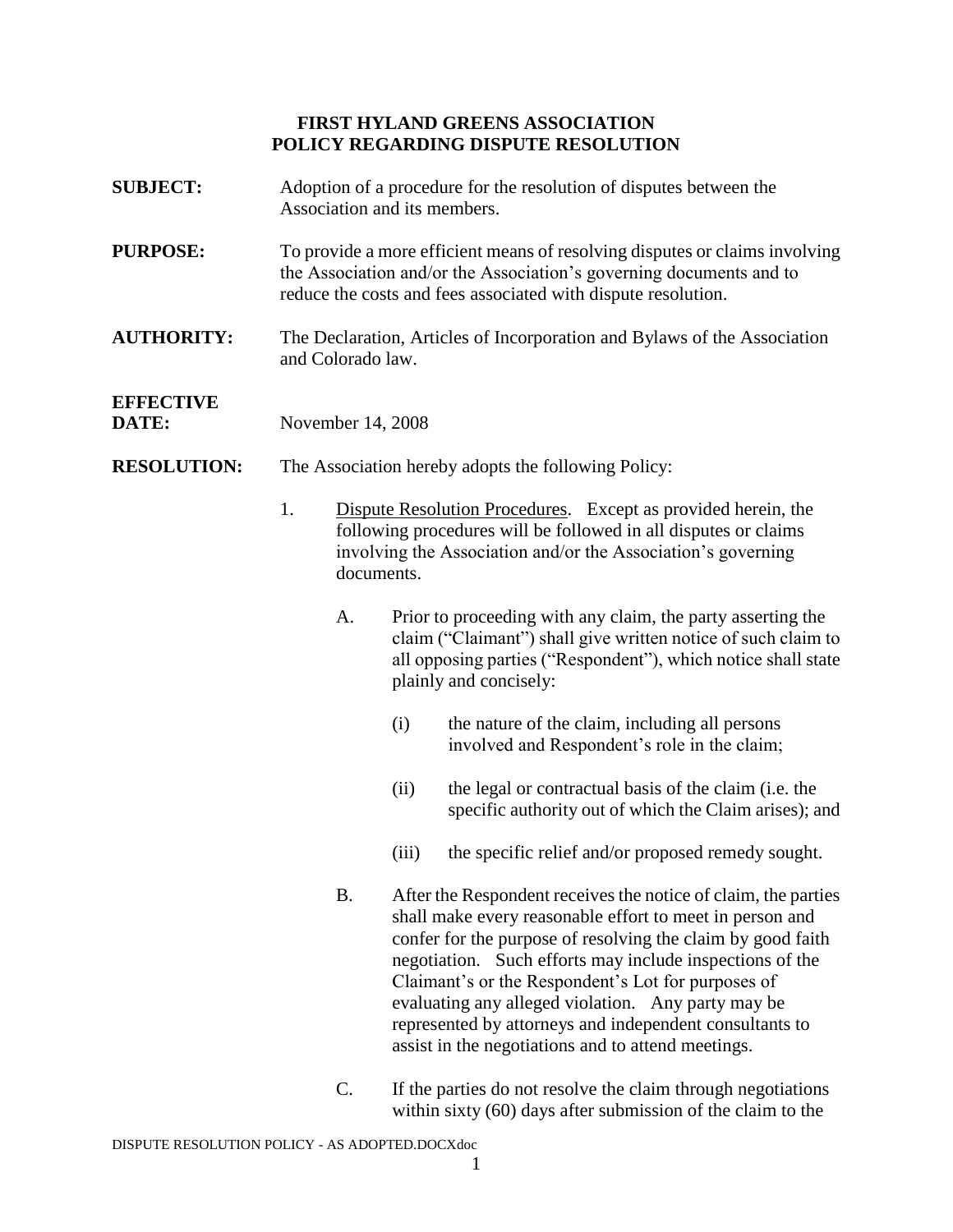Respondent, the Claimant shall have an additional sixty (60) days to submit the Claim for mediation. In the event the parties are unable to agree on a mediator, a mediator shall be appointed upon application of either party to the District Court of Adams County. In such event, the Claim shall be deemed to be submitted upon filing the petition for appointment of the mediation.

- D. If the Claimant fails to submit the claim to mediation within such time, or fails to appear at the mediation, the claimant shall be deemed to have waived the claim, and Respondent shall be released and discharged from any and all liability to Claimant on account of such claim; provided, nothing herein shall release or discharge Respondent from any liability to any person other than Claimant.
- E. Any settlement of the Claim through mediation shall be documented in writing by the mediator and signed by the parties. If a termination of the mediation occurs, the mediator shall issue a written statement advising that the parties are at an impasse.
- F. Unless otherwise agreed, each party shall bear its own costs of the mediation, including attorneys fees, and each party shall share equally all charges of the mediator.
- G. Upon termination of mediation if no resolution is reached, if Claimant desires to pursue the claim, Claimant shall thereafter be entitled to file an action in any court having jurisdiction in Adams County for final resolution of the Claim.
- H. In any action, the court shall award the substantially prevailing party its reasonable costs and attorneys' fees.
- 2. Exclusions. Unless all parties thereto otherwise agree, the following disputes or claims shall not be subject to the provisions of this policy:
	- A. An action by the Association relating to the collection or enforcement of the obligation to pay assessments or other charges set forth in the Declaration or the Association's Bylaws, Articles of Incorporation, or rules and regulations; and
	- B. An action by the Association against an Owner related to the enforcement of the provisions of the Declaration or the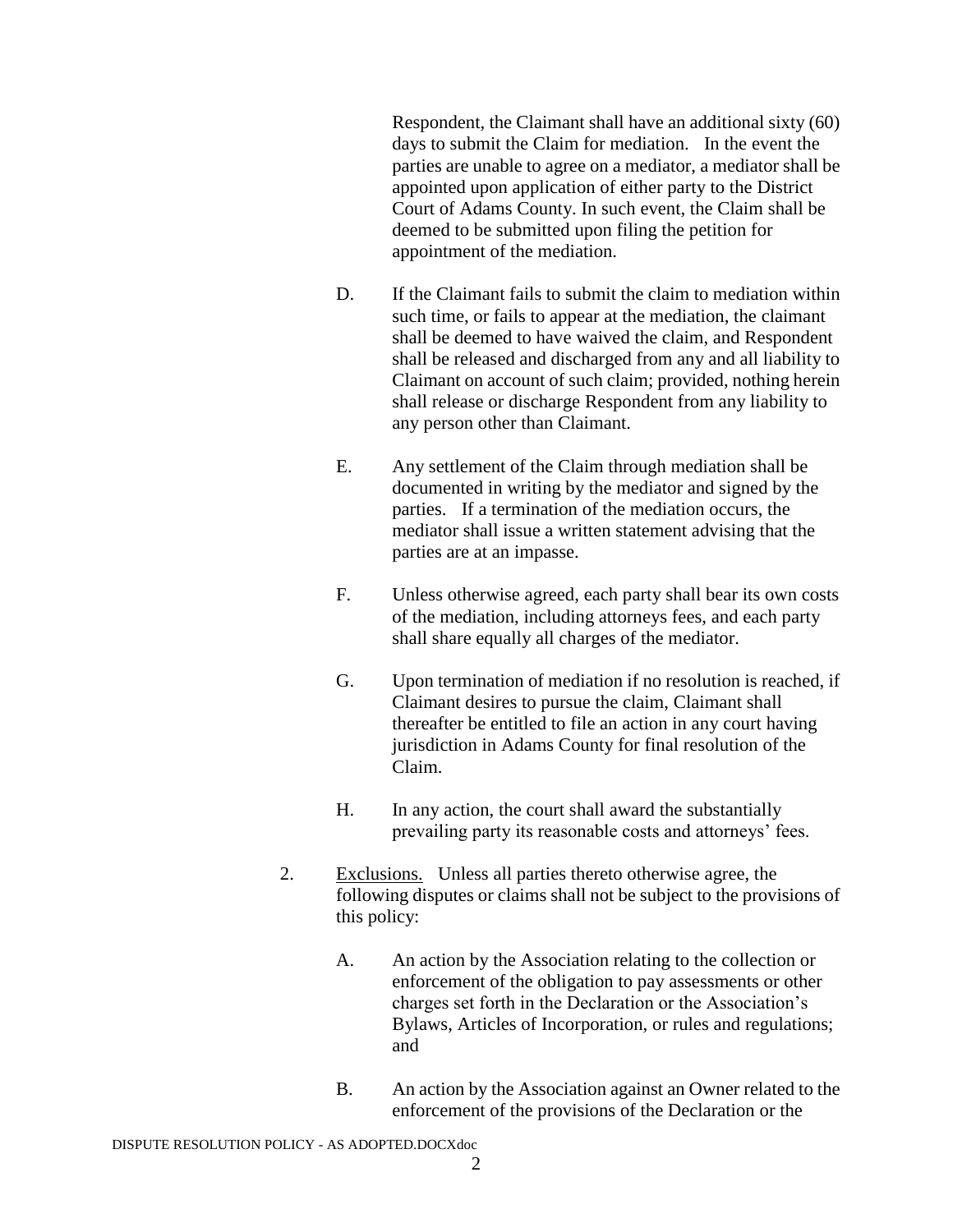Association's Bylaws, Articles of Incorporation, or rules and regulations; and

- C. An action by the Association to obtain a temporary restraining order or preliminary or permanent injunction (or equivalent emergency equitable relief) and such other ancillary relief as the court may deem necessary in order to enjoin any immediate threat to persons or property; and
- D. Any action between or among unit owners, which does not include the Association as a party, if such action asserts a claim which would constitute a claim for relief independent of the Association's governing documents; and
- E. Any action in which any indispensable party is not the Association, its officers, directors, or committee members, or a person subject to the Association's governing documents, or their officers, directors, partners, members, employees and agents; and
- F. Any action to enforce a settlement agreement made under the provisions of this policy.
- 3. Judicial Enforcement. If the parties agree to a resolution of any claim through negotiation or mediation in accordance with this policy, and any party thereafter fails to abide by the terms of such agreement, then any other party may file its action in court to enforce such agreement without the need to again comply with the procedures set forth in this policy. In such event, the party taking action to enforce the agreement shall be entitled to recover from the non-complying party (or if more than one non-complying party, from all such parties as the court may determine) all costs incurred in enforcing such agreement, including without limitation, reasonable attorneys fees and court costs.
- 4. Statute of Limitations. No claim may be initiated after the date when institution of legal or equitable proceedings based on such claim would be barred by the applicable statute of limitation or statute of repose.